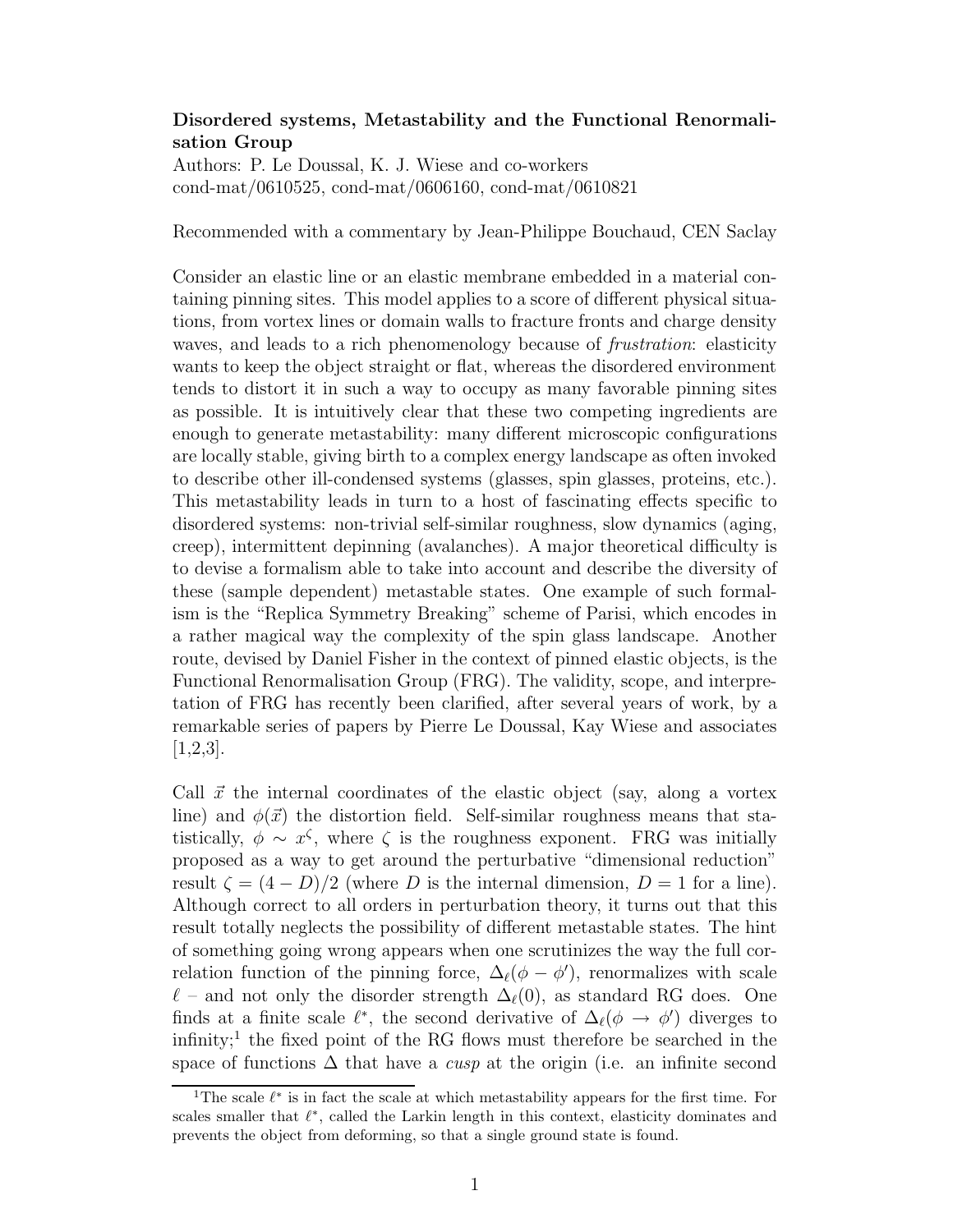derivative), and not in the space of regular functions. This program, performed by D. Fisher to first order in  $\varepsilon = 4 - D$ , indeed leads to an exponent  $\zeta \approx 0.2083$ .. $\varepsilon \neq \varepsilon/2$ , with a linear cusp:  $\Delta_{\infty}(u) \approx_{u \to 0} \Delta_{\infty}(0) - a|u|$ . The work of Le Doussal & Wiese extends the above formalism to higher order in  $\varepsilon$ , an endeavor laden with subtleties which were at first thought to be unsurmountable. Perhaps even more interestingly, their work allows one to set up an intimate test (experimental or numerical) of the FRG formalism by measuring, not only the exponent  $\zeta$ , but the whole fixed point function  $\Delta_{\infty}(u)$ , in particular the famous cusp.<sup>2</sup> The idea here is that the correlator of the random force imposed by the disorder on the elastic object can be numerically reconstructed by adding an extra parabolic pinning potential of the form  $\frac{m^2}{2}(\phi - \phi_0)^2$  centred around a variable level  $\phi_0$ . For each  $\phi_0$ , one determines the ground state configuration  $\{\phi(x)\}_{\phi_0}$  and its center of mass  $\phi_{cm}(\phi_0)$ . The remarkable result of [1] is that  $\Delta_{\infty}(u)$  is proportional to the correlator of  $\phi_{cm} - \phi_0$  for two  $\phi_{0}$ s chosen a distance u apart, in the limit  $m \to 0$ . This prescription was used in [2] to compute numerically  $\Delta_{\infty}(u)$  for elastic objects of dimensions  $D = 1, 2, 3$  and compare the results to the FRG prediction. The results are spectacular: not only the existence of a linear cusp is confirmed, but the whole function  $\Delta_{\infty}(u)$  is 1% away from the one loop estimate (with a discrepancy well predicted by the two-loop result!).

What is the physics contained in the cusp, and why is it related to metastability? Based on a schematic,  $D = 0$  version of the model, Leon Balents, Marc Mézard and myself conjectured in [5] that the cusp in  $\Delta_{\infty}(u)$  is related to discontinuities in the effective force as a function of the center of mass position  $\phi_{cm}$ . The physical idea is that as  $\phi_{cm}$  increases, the system switches discontinuously from one favorable metastable state to another at a position  $\phi^*$  where both metastable states have exactly the same energy. Just below  $\phi^*$  the elastic object is dragged backwards whereas just above  $\phi^*$  it is pushed forward, resulting in jump in the force and a stick-slip, avalanche-like motion. The singular a|u| contribution to the correlator  $\Delta_{\infty}(u)$  basically reflects the statistics (density, amplitude) of these discontinuities [5]. In fact, for  $D=0$ , the FRG equation maps into the Burgers equation where the velocity is the analogue of the pinning force, and time plays the role of the scale  $\ell$ . The above force discontinuities are the familiar shocks that are formed as the velocity field evolves from a smooth initial condition (i.e. a smooth pinning disorder at the microscopic scale). The work of Le Doussal et al. confirms and makes more precise this analogy: numerically, the 'shocks' in the effective force, responsible for the cusp, appear very clearly [2,3]; analytically, the FRG for  $D > 0$  can indeed be written in the form of a 'functional' Burgers equation, meaning that the renormalisation flow does not need to be formulated in terms of correlators of the disorder but directly in terms of the random pinning force field itself, without any averaging.

<sup>&</sup>lt;sup>2</sup>Among the many problems solved by these authors, let us quote the physics of the depinning critical point in the presence of an external force and the description of "droplet" excitations within FRG [4].